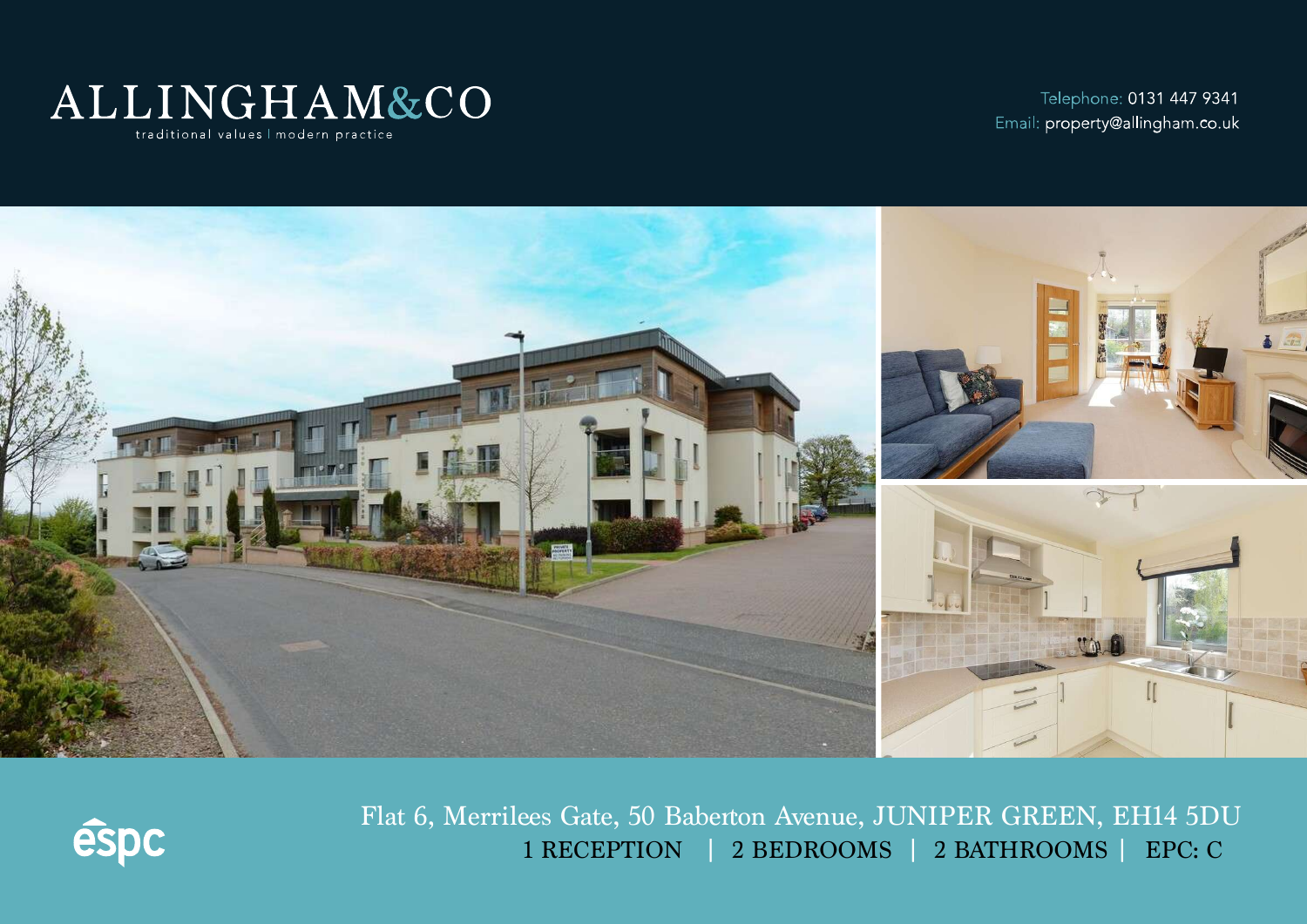#### Location

This luxury McCarthy and Stone two-bedroom retirement flat lies within the popular area of Juniper Green, less than 6 miles south west of Edinburgh City Centre.

The area is well served by local amenities including a range of shops and facilities located nearby. Hermiston Gait and the Gyle Shopping Centre are a short drive away.

There are good transport links into Edinburgh with regular buses along Lanark Road, as well as road links to Edinburgh International Airport, the city bypass and M8/M9.

Lovely views are afforded across the nearby Pentland Hills and this area boasts a wide range of other green spaces such as Bloomiehall Park and the Water of Leith. There are also local bowling and tennis clubs, with Baberton

## Additional facilities

- house manager
- 24-hour emergency response pull cord system and
- pendants
- communal lounge and hobby room
- guest suite
- shared laundry
- beautifully landscaped gardens
- residents' permit parking
- private locker room for golf equipment etc.
- bike/scooter store

Home Report Please visit: www.allingham.co.uk or www.espc.com

Price and Viewing

For details, please visit www.allingham.co.uk or espc.com or call Allingham & Co on 0131 447 9341.



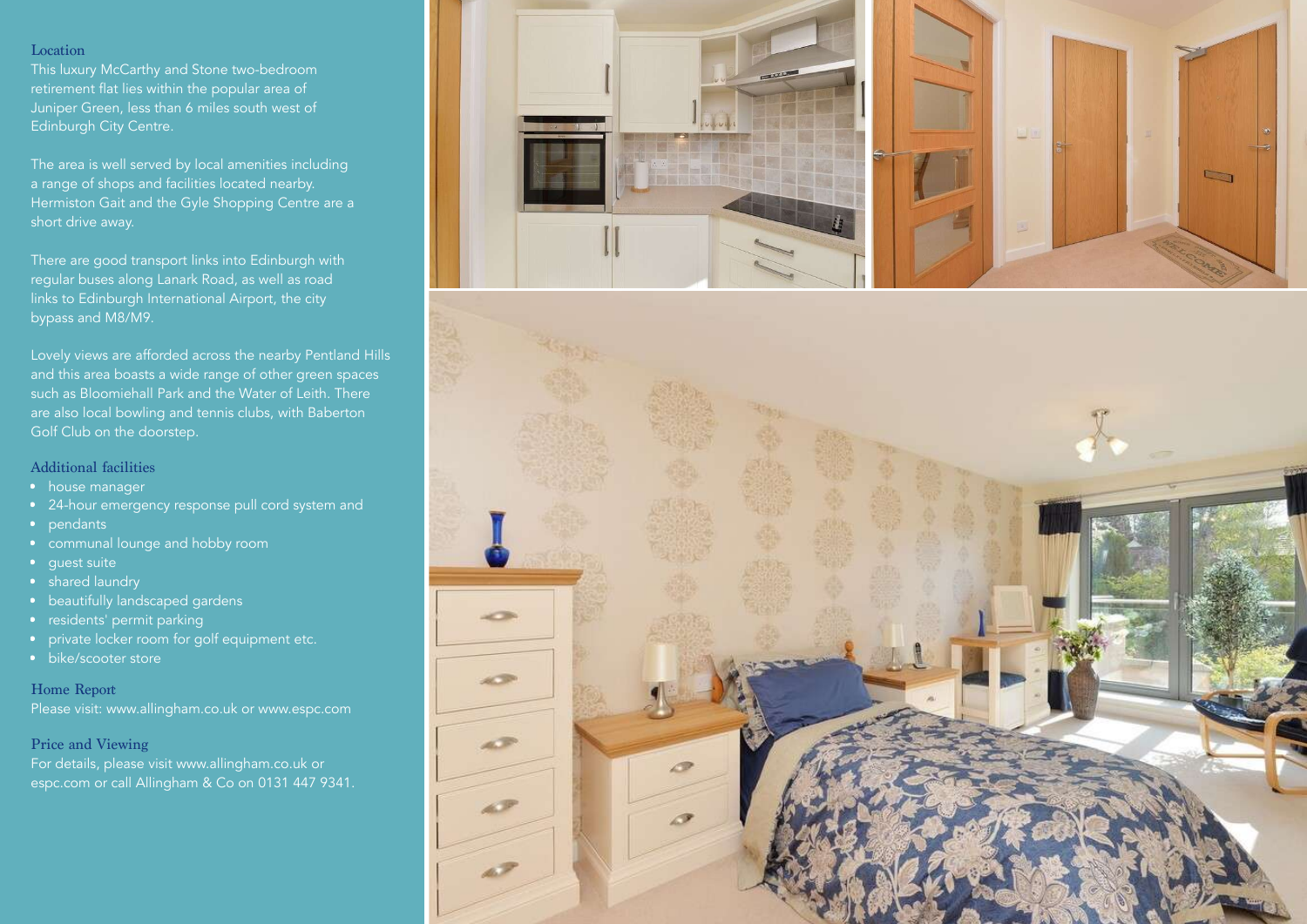

### Accommodation

The apartment is entered at ground level with easy access to the communal lounge and other facilities. The view through the windows is above street level due to the topography of the site.

The entrance hall has a secure entry-phone system, illuminated light switches and two large storage cupboards. Doors lead to the living/dining room (partially glazed), bedrooms and bathroom.

The living/dining room has a feature surround electric fire. The French doors have a Juliet balcony and provide plenty of natural light. Partially glazed doors lead to the kitchen.

The kitchen has a light décor and is fully fitted. The appliances are in very good condition and consist of a ceramic electric hob, extractor hood, electric wall oven, fridge, freezer and washing machine.

Bedroom 1 is bright and spacious with plenty of natural light from the French doors which have a Juliet balcony. There is a large built-in wardrobe and an en-suite shower wet room with a two-piece white suite, large walk-in shower, fitted units and heated towel rail.

Bedroom 2 is also of generous proportions giving flexibility to the accommodation usage. The bathroom has a three-piece white bath suite with shower, fitted units and heated towel rail.

# Features

- Double glazing
- Underfloor heating
- The fitted neutral carpet is continuous
- throughout the hall, lounge and bedrooms.
- Doors are oak veneered.
- Electric power sockets are raised
- TV/Phone/internet points are in the lounge and
- both bedrooms.